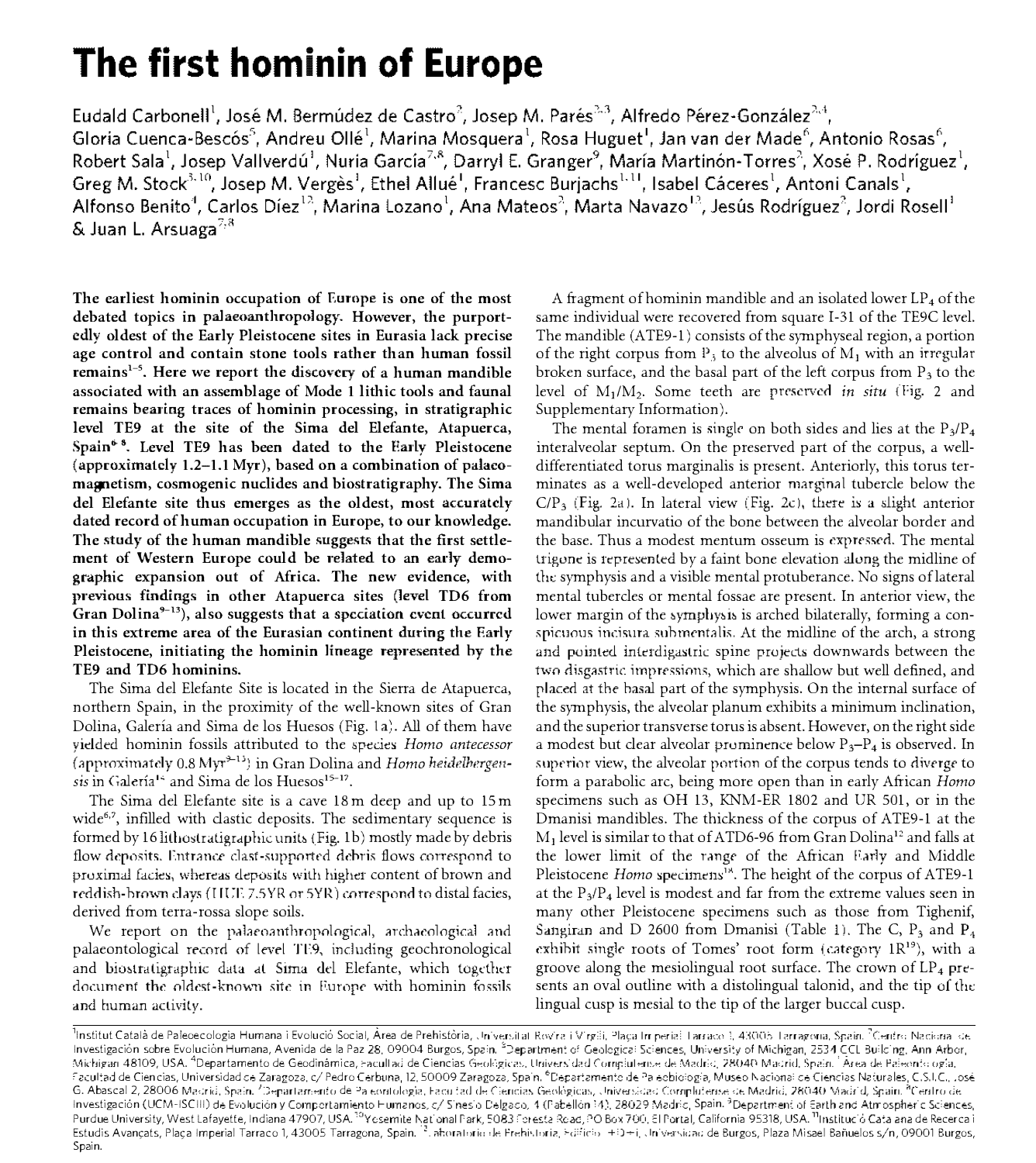The morphology of the anterior surface of the symphysis and the position of the anterior marginal tubercle suggest similarities between ATE9-1 and early Homo specimens like OH 7, OH13, KNM ER 730 and UR 501, and especially with those of Dmanisi. However, the morphology of the posterior surface of the symphysis and the shape of the alveolar part of the corpus are clearly derived in these hominins (see Supplementary Information, Mandible Discussion). Although the symphysis is not represented in the current TD6 hominin hypodigm, so we cannot make the pertinent comparisons, we assign ATE9-1 provisionally to Homo antecessor<sup>10</sup>.

The lithic assemblage includes 32 artefacts: four simple flakes, five waste flakes (debris) and 23 indeterminate items made of Neogene and Cretaceous chert, both raw materials available within 2 km of the archaeological site. There are many indeterminate pieces, owing to the chemical weathering particularly suffered by the Neogene chert.

Hominins probably knapped inside the cave, as deduced from the presence of small waste flakes and two medium-sized Cretaceous



Figure 1 | Geographic setting and geological context. a,  $Geographic$ setting of the Atapuerca archaeological sites. b, Summary of the lithostratigraphy and chronology of the Sima del Elefante locality. The synthetic column on the left shows the different stratigraphic units visible at the central-north section, labelled TE. Symbols: 1, Mesozoic limestone; 2, speleothem; 3, lutite/day; 4, bat guano; 5, clay and laminated sandy silts; 6, marls; 7, gravels and boulders; 8, cross-lamination; 9, main stratigraphic discontinuity. VGP Lat, latitude of the virtual geomagnetic pole. Cosmogenic burial ages are also shown, with the standard error given at the 68% confidence interval.

chert flakes that seem to belong to the same core. The reduction sequence was devoted to producing simple flakes ranging between 30 mm and 75 mm long. Artefacts were detached by direct hardhammer percussion on hand-held, medium-sized cores. Knapping strategies were simple, and they tended to remove the irregularities and shape the blank to obtain a single striking platform. Flakes show plane rather than cortical butts, and dorsal scars are parallel to the flake extraction axis, which indicates unidirectional knapping (Fig. 3a-c).

The faunal assemblage<sup>6,7,20,21</sup> (see Supplementary Table 1) provides valuable chronological information. The mustelid *Pannonictis* is a typical Plio-Pleistocene taxon, and the species P. nestii is a likely candidate as a last survivor of the genus, which might reach the late Early Pleistocene. In size and in cranial and dental morphology, the specimens from TE level 9 resemble P. nestii from the site of Pietrafitta (Italy), dated to around  $1.4 \, \text{Myr}^{22}$ , suggesting the fossils in TE9 are closer in age to the Italian site than to the last occurrence of this species<sup>23</sup>. The murid *Castillomys*, found in TE levels 8–14<sup>20</sup>, has its latest appearance in localities such as Barranco León, with a Matuyama age<sup>1</sup>. The rodents and insectivores of levels TE9-TE13 are primitive compared with those present in Cromerian localities (around 1.0-0.6 Myr); that is, they include advanced forms of Mimomys savini as well as Microtus species that are absent in levels TE8-TE13<sup>21,24</sup>. Also, the  $A/L$  index (the relative length of the anteroconid complex in relation to the anteroposterior length of the tooth) of the Allophaiomys first lower molar found at Sima del Elefante resembles that of Allophaiomys measured at Fuente Nueva 3, Pietrafitta, Pirro Nord and Monte Peglia. The small mammals found at the Sima del Elefante site are notably more primitive than the oldest small mammal assemblages that appear in Gran Dolina<sup>20,21,24</sup>, especially the absence of Microtus and Allocricetus bursae, and the presence of Asoriculus gibberodon, Castillomys and the Allophaiomys species. In addition, the evolution of the insectivore associations at levels TE9-TE13 suggests a general warm and humid palaeoenvironment with warmer-cooler shifts. This could tentatively correlate with the Waalian<sup>20</sup>, an Early Pleistocene warm stage also with warmer-cooler shifts, dated to  $1.5-1.3$  Myr<sup>25</sup>.

Large mammals of TE9 are mainly represented by long bones, whereas Leporidae and birds preserve whole anatomical segments, mainly limbs. Some bones of large mammals show clear evidence of hominin processing, such as percussion marks on long bones (Fig. 3d) and on a bovid mandible, pointing to fresh fracture made to access the marrow cavity and other food resources. The mandible and a vertebra of bovid, and some indeterminate macromammal long bones, also show defleshing cut marks<sup>26</sup> (Fig. 3e, f).

Previous work on the chronology of the sedimentary infill at Sima del Elefante has been based on palaeomagnetism<sup>8</sup> and faunal evidence<sup>20</sup>. The initial palaeomagnetic study revealed that stratigraphic layers TE16 and older recorded reverse magnetization directions only, consistent with a Matuyama age of the sediments (1.78- 0.78 Myr) and with the mammal assemblage. Layer TEI7, on the other hand, showed normal polarity directions. New palaeomagnetic results of a flowstone capping unit TE16 and the overlying poorly consolidated silty sandstones reveal normal polarity directions, constraining the stratigraphic position of the reverse to normal polarity change within the section around a stratigraphic height of 11 m.

The age of level TE9 is further constrained by burial dating based on the radioactive decay of cosmogenic <sup>26</sup>Al (half-life,  $t_{1/2} = 0.717 \pm 1.5$ 0.017 Myr) and <sup>10</sup>Be  $(t_{1/2} = 1.34 \pm 0.07 \text{ Myr})$  in quartz collected from the sediments. These two radionuclides are produced at a fixed ratio by secondary cosmic rays interacting with quartz near the ground surface. When quartz containing inherited  $^{26}$ Al and  $^{10}$ Be is carried into a cave, the mineral grain is shielded from cosmic rays and the concentrations of these two nuclides decay over time, serving as a chronometer of deposition<sup>27,28</sup>. The burial dating method assumes that quartz was first exposed near the surface in a steadily eroding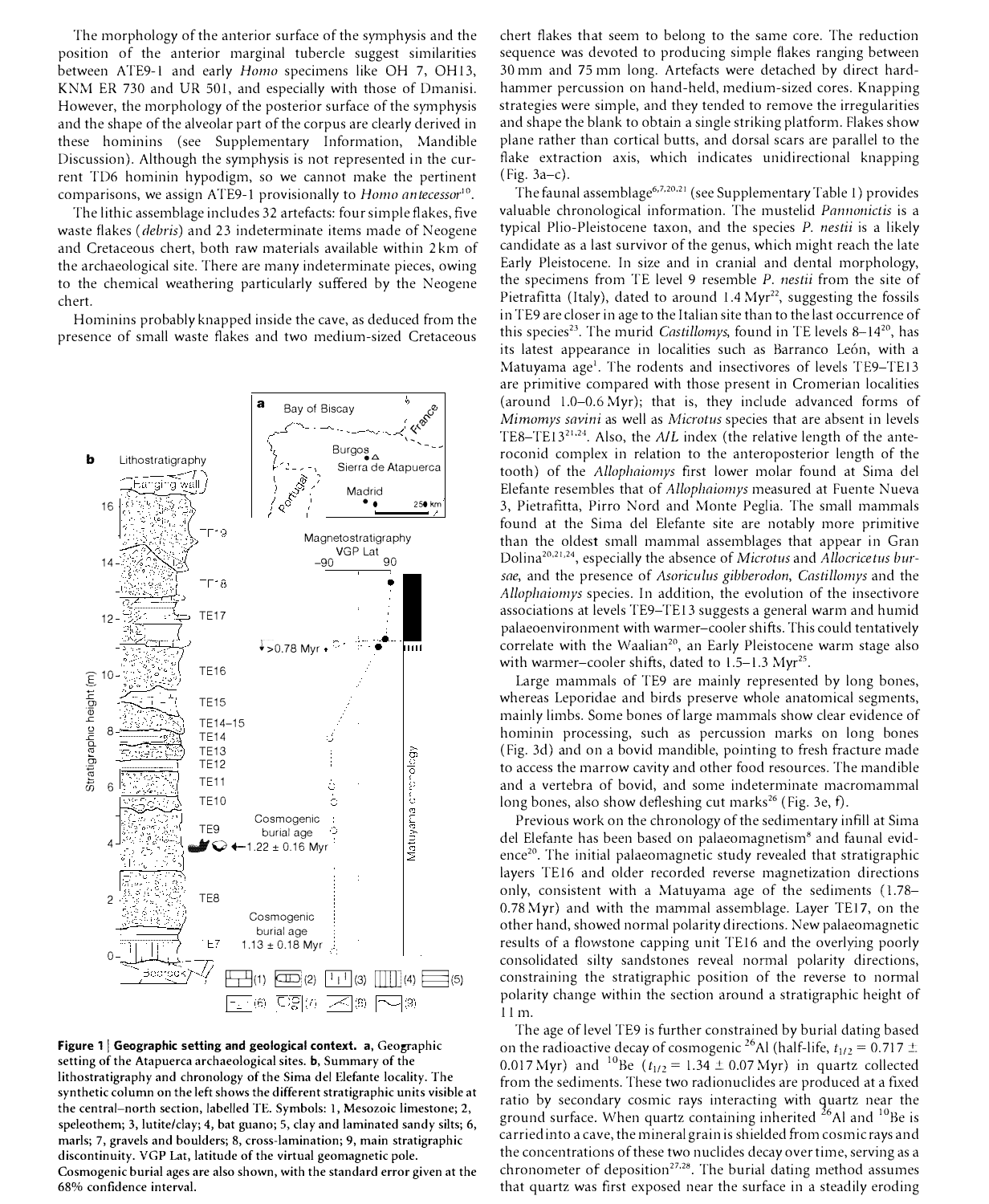

Figure 2 | Mandible ATE9-1. a. Frontal view. Arrowheads point to the position of the anterior marginal tubercle, and the arch of the marked incisura submentalis. **b**, Superior view. Arrowheads point to the mental protuberance, the subvertical alveolar planum and the slight alveolar prominence. Note also the parabolic arc formed by the alveolar part of the

environment, and was then buried deeply enough in the cave to ensure adequate shielding. We collected two samples from the study area, each shielded by approximately 16 m of bedrock and sediment (see Supplementary Tables 2 and 3).

The first sample was collected from layer 9b, in the central part of unit TE9. This sample was collected about 40 cm above the artefacts and the hominin fossils in layer 9c, and has a burial age of  $1.22 \pm 0.16$  Myr. A second sample was collected from unit TE7,

Table 1 | Measurements of ATE9-1 compared with some Homo specimens

|                          | Thickness (mm) |            | Height (mm) |           |
|--------------------------|----------------|------------|-------------|-----------|
|                          | M <sub>1</sub> | Symphysis* | $P_3 - P_4$ | Symphysis |
| ATE9-1                   | 17.0           | 15.3       | 30.0        | 33.5      |
| ATD6-96                  | 16.6           |            | 28.5        |           |
| D 211                    | 18.1           | 16.5       | 26.0        | 31.0      |
| D 2735                   | 19.3           | 16.0       | 24.6        | 32.0      |
| D 2600                   | 21.6           | 21.0       | 42.4        | 49.0      |
| Sangiran 9†              | 21.2           | 18.0       | 38.2        | 42.0      |
| Sangiran 22 <sup>+</sup> | 17.3           | 16.1       | 31.1        | 36.0      |
| Sangiran 6               | 27.0           |            | 48.0        |           |
| Sangiran 1B              | 16.3           |            | 35.7        |           |
| KNM-ER 18021             | 23.0           | 21.3       | 35.8        | 36.2      |
| UR 5011                  | 21.3           | 16.8       | 34.1        | 34.0      |
| OH 131                   | 18.0           |            | 26.0        |           |
| <b>OH 221</b>            | 19.4           | 18.9       | 29.0        | 30.7      |
| <b>KNM ER 7301</b>       | 19.0           | 17.6       | 31.3        | 31.0      |
| <b>KNM ER 9921</b>       | 20.2           |            | 31.0        |           |
| Tighenif 1               | 19.0           | 18.8       | 36.2        | 36.0      |
| Tighenif 2               | 16.9           | 18.0       | 33.4        | 33.3      |
| Tighenif 3               | 19.0           | 19.2       | 38.4        | 37.5      |

The preservation of ATE9-1. D 211 and D 2600 prevents measurement of the height of the corpus at the MI level \* laken approximately at a right angle to the axis of the symphyseal<br>inclination †From Kaifu et *al* 29 ‡From Schrenk et *a*l <sup>20</sup> All other measurements were taken on originals or high-quality casts

corpus. c, Median sagittal cross-section of the symphysis based on a threedimensional computed tomography reconstruction. Fossils are housed at the Centro Nacional de Investigación sobre la Evolución Humana. **d**. Distal view of the LP4 of ATE9-1. e, Occlusal view of the LP4; mesiodistal dimension: 8.9 mm; buccolingual dimension: 11.4 mm (estimated).

which contains a similar microfaunal assemblage to unit TE9. This second sample has a burial age of  $1.13 \pm 0.18$  Myr, indistinguishable from that of layer TE9b.

The lithic assemblage found at level TE9 shows similar primary technical features to those from the other Early Pleistocene European sites: a Mode 1 simple technology without handaxes and cleavers, which are the most characteristic tools of Mode 2 or Acheulean. Furthermore, the oldest European assemblages show scarcity or even absence of retouched tools<sup>2-5,9,11</sup>, as is the case at TE9. These simple industries usually appear in archaeological contexts related to basic human activities devoted to processing and consuming meat and marrow.

Current archaeological data unequivocally indicate human presence in southern Europe (south of 46° N) quite early in the Early Pleistocene<sup>1-5,13</sup> (see Supplementary Table 4). The recently discovered hominin and lithic industry in level TE9 reported here, and the dating based on palaeomagnetism, biostratigraphy and cosmogenic nuclides, provide the oldest direct evidence, to our knowledge, for a human presence in Europe at 1.2-1.1 Myr. The most parsimonious interpretation of this new finding in the Sierra de Atapuerca is that western Europe was settled during the Early Pleistocene by a hominin population coming from the east. This population may be related to an 'early' expansion of hominins out of Africa. Considering that the TE9 hominin could be also assigned to H. antecessor<sup>10</sup>, the Sima del Elefante and Gran Dolina TD6 populations would represent a speciation that occurred in this extreme part of Eurasia during the Early Pleistocene.

Overall, the Sima del Elefante site, with other Early Pleistocene, Mediterranean sites (for example Pirro Nord, Barranco León and so on) $1-5,13$ , strengthens the evidence that peopling of Europe occurred much taster and in a more continuous manner than previously thought.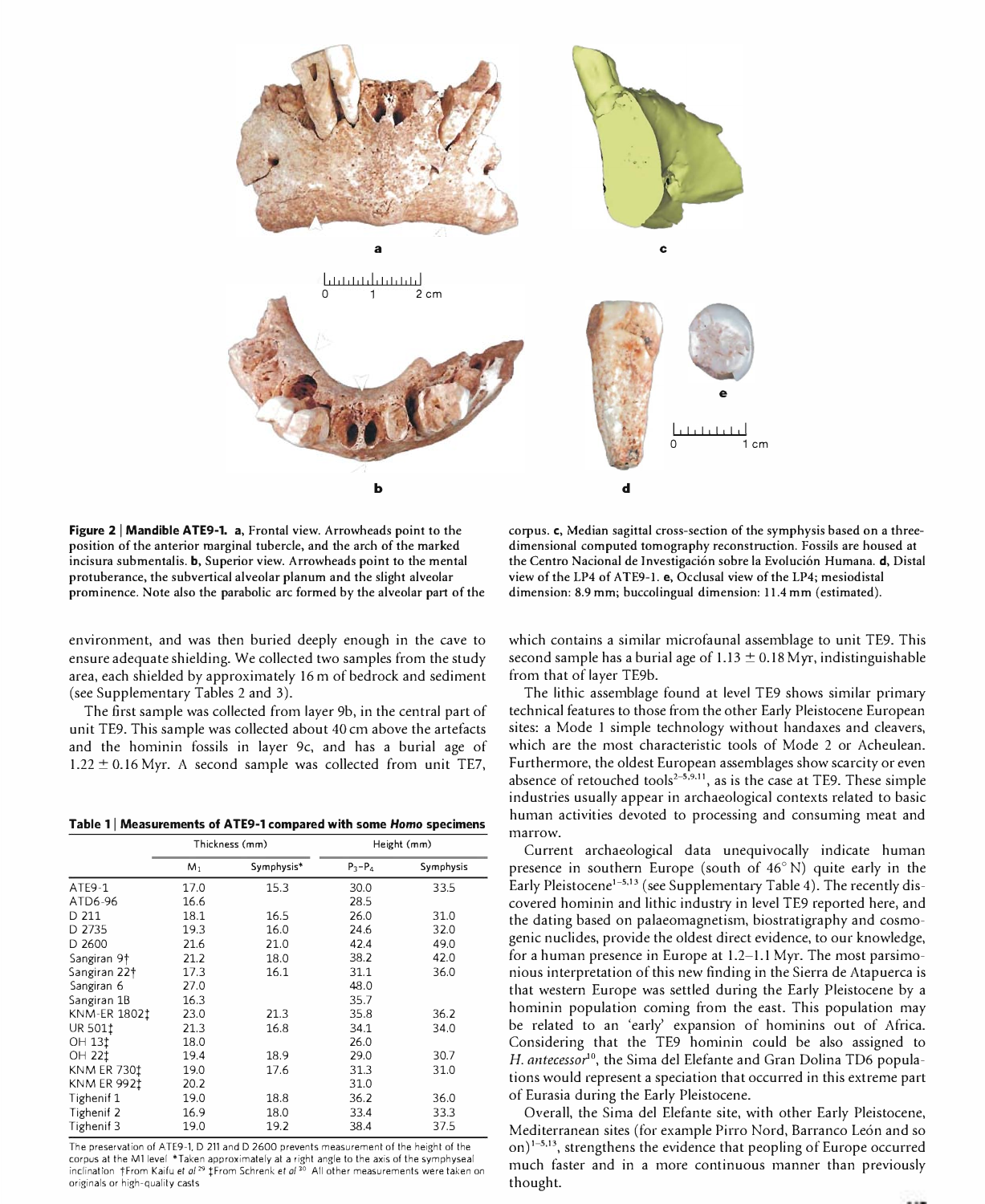

Figure  $3$  | TE9 lithic tools and faunal remains with cut marks and hominin breakage. a-c, Chert artefacts from TE9; 3a and 3b are flakes of Cretaceous chert probably belonging to the same core; 3c is the lower surface of a flake of Neogene chert. d, Large mammal bone with fresh fracture to access the

## METHODS SUMMARY

Sierra de Atapuerca (Burgos, Spain) contains several well-known Early and Middle Pleistocene sites: Gran Dolina<sup>11</sup>, Galería<sup>14</sup>, Sima de los Huesos<sup>16</sup> and Sima del Elefante', among others. All these sites have been excavated and studied by an interdisciplinary team formed in the late 1970s comprising archaeologists, palaeontologists, taphonomists, zooarchaeologists, geologists, palaeoanthropologists and biologists.

The interdisciplinary approach began with fieldwork, the basis for the archaeological and palaeoanthropological studies. All the Sierra de Atapuerca sites have been studied following systematic excavation; all items recovered were registered in a three-dimensional coordinate system and placed in stratigraphic context. Such thorough background work is required for understanding the context of human evolution, opposite to the interpretations made with isolated discoveries.

Identification, measurement and interpretation of the Sima del Elefante aU the Sierra de Atapuerca specimens follow conventional procedures of comparative anatomy for palaeoanthropology, lithic technology for stone tool production, and zooarchaeology and taphonomy for subsistence strategies.

marrow; arrows point the percussion marks. e, Cut-marked bovid vertebra; arrows point the main group of cut marks. f, Detail under environmental scanning electron microscope of one of the recorded cut marks on a bovid mandible.

Also, microscopic analyses and archaeological experimentation are common procedures. Results and interpretations were situated in time and in palaeoenvironmental context using geochronological and biochronological analyses.

Full Methods and any associated references are available in the online version of the paper at www.nature.com/nature.

## Received 15 October 2007; accepted 4 February 2008.

- 1. Oms, O. et al. Early human occupation of western Europe: paleomagnetic dates for two paleolithic sites in Spain. Proc. Nat! Acad. Sci. USA 97, 10666-10670 (2000)
- 2. Arzarello, M. et al. Evidence of earliest human occurrence in Europe: the site of Pirro Nord (southern Italy). Naturwissenschaften 94, 107-112 (2007).
- 3. Despriée, J. et al. Une occupation humaine au Pléistocène inférieur sur la bordure nord du Massif central. C.R. Palevol. 5, 821-828 (2006).
- 4. Lumley, H., de, Fournier A., Krzepkowska, J. & Echassoux, A. L'industrie du Pleistocène inférieur de la grotte du Vallonnet, Roquebrune-Cap Martin, Alpes Maritimes. L'Anthropologie 92, 501-614 (1988).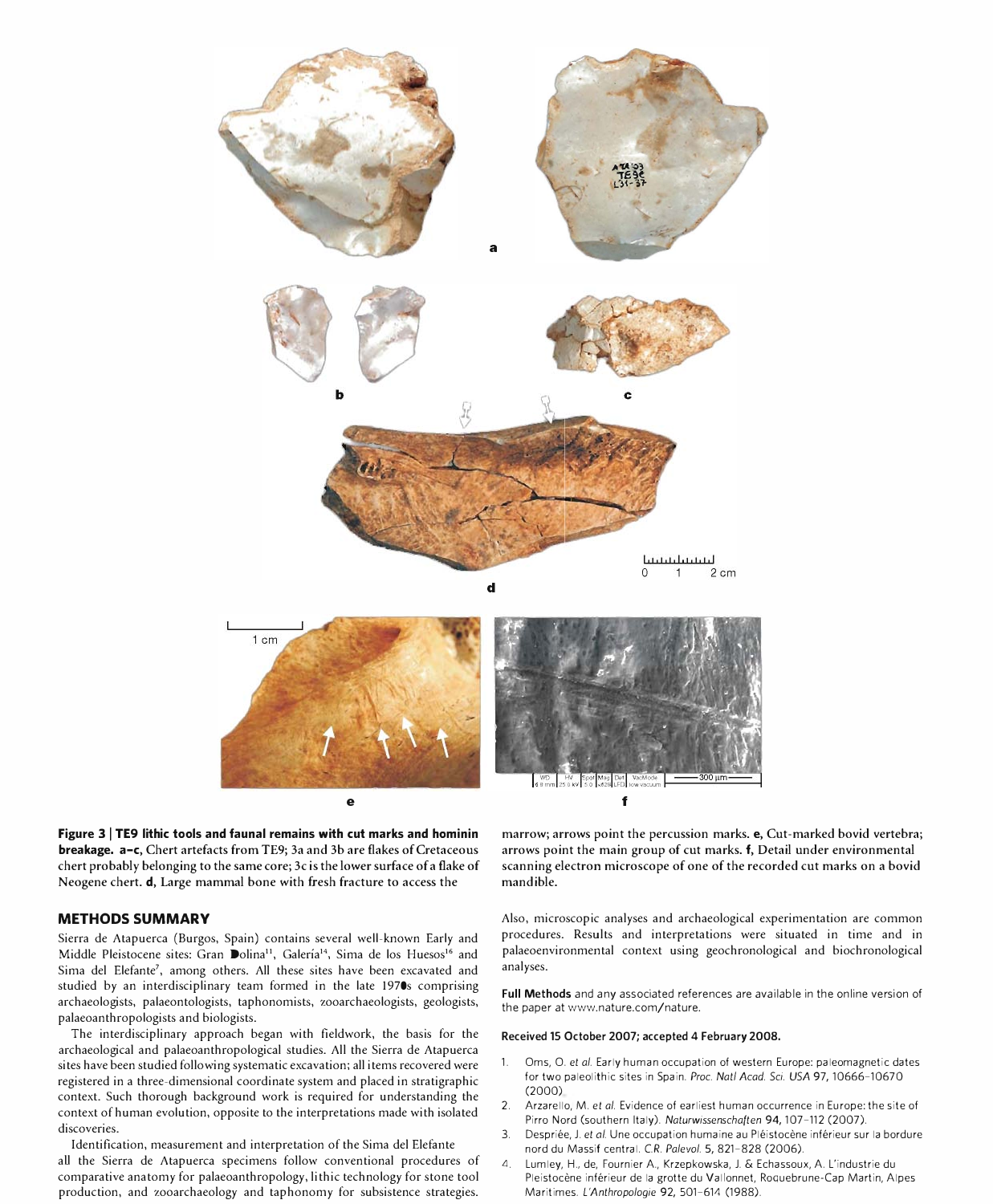- 5. Peretto, C. et al L'industrie lithique de Ca'Belvedere di Monte stratigraphie, matière première, typologie, remontages et traces d'utilisation. L'Anthropologie 102, 343-465 (1998).
- 6. Rosas, A. *et αl* Le gisement pléistocène de la 'Sima del Elefante' (Sierra de Atapuerca, Espagne). L'Anthropologie 105, 301-312 (2001).
- 7. Rosas, A. et al The 'Sima del Elefante' cave site at Atapuerca (Spain). Estudios Geológicos 62, 327-348 (2006).
- 8. Parés, J. M. et al Matuyama-age lithic tools from the Sima del Elefante site, Atapuerca (northern Spain), J Hum Evol 50, 163-169 (2006).
- 9. Carbonell, E. et al Lower Pleistocene hominids and artifacts from Atapuerca-TD6 (Spain). SCience 269,826-830 (1995).
- 10. Bermúdez de Castro, J. M. et al A hominid from the Lower Pleistocene of Atapuerca, Spain: possible ancestor to neandertals and modern humans. Science 276, 1392-1395 (1997).
- 11. Bermudez de Castro, J. M., Carbonell, E. & Arsuaga, J. L. (eds) The Gran Dolina site: TD6 Aurora Stratum (Atapuerca, Burgos, Spain). J Hum Evol. 37 (special issue), 309-700 (1999).
- 12. Carbonell, E. et al An Early Pleistocene hominin mandible from Atapuerca-TD6, Spain. Proc Natl Acad Sci USA 102, 5674-5678 (2005).
- 13. Parés, J. M. & Pérez-González, A. Paleomagnetic age for hominid fossils at Atapuerca archaeological site, Spain. Science 269, 830-832 (1995).
- 14. Carbonell, E., Rosas, A. & Díez, J. C. (eds) Atapuerca: Ocupaciones Humanas y Paleoecología del Yacimiento de Galería 1-390 (Junta de Castilla y León, Zamora, 1999).
- 15. Arsuaga, J. L., Martinez, I., Gracia, A., Carretero, J. M. & Carbonell, E. Three new human skulls from the Sima de los Huesos site in Sierra de Atapuerca, Spain. Nature 362, 534-537 (1993).
- 16. Arsuaga, J. L., Bermúdez de Castro, J. M. & Carbonell, E. (eds) The Sima de los Huesos hominid Site. J Hum Evol 33 (special issue), 105-421 (1997).
- 17. Bischoff, J. L. et al High-resolution U-series dates from the Sima de los Huesos hominids yields  $600 + \frac{2}{66}$  kyrs; implications for the evolution of the early Neanderthal lineage. J Archaeol Sci 34, 763-770 (2007).
- 18. Rosas, A. & Bermúdez de Castro, J. M. On the taxonomic affinities of the Dmanisi mandible (Georgia). Am J Phys Anthropol 107, 145-162 (1998).
- 19. Wood, B. A., Abbott, S. A. & Uytterschaut, H. Analysis of the dental morphology of Plio-Pleistocene hominids. IV. Mandibular postcanine root morphology. J Anat 156,107-139 (1988).
- 20. Cuenca-Bescós, G. & Rofes, J. Insectívoros (Mammalia), clima y paisaje de los niveles inferiores de Trinchera Elefante (Pleistoceno Inferior, Atapuerca). Zona Arqueol 4, 150-156 (2004).
- 21. Rofes, J. & Cuenca-Bescós, G. First evidence of the Soricidae (Mammalia) Asoriculus gibberodon (Petényi, 1864) in the Pleistocene of North Iberia. Riv Ital Paleontol Stratigr 112, 301-315 (2006).
- 22. Gliozzi, E. et al Biochronology of selected mammals, molluscs and ostracods from the Middle Pliocene to the Late Pleistocene in Italy. The state of the art. Riv Ital Paleontol Stratigr 103, 369-388 (1997).
- 23. Garcia, N. & Howell, F. C. New discovery of a large mustelid (Carnivora: Mammalia) from the early Pleistocene locality of Sima del Elefante (Sierra de Atapuerca, Spain). Palaeontogr Abt. A (in the press).
- 24. Cuenca-Bescós, G., Laplana, C. & Canudo, J. I. Biochronological implications of the Arvicolidae ( Rodentia, Mammalia) from the Lower Pleistocene hominid-bearing level of Trinchera Dolina 6 (TD6, Atapuerca, Spain). J Hum Evol 37, 353-373 (1999).
- 25. Zagwijn, W. H. Borders and boundaries: a century of stratigraphical research in the Tegelen-Reuver area of Limburg (The Netherlands). Med Ned Inst Toegep Geowetensch TNO 60, 19-34 (1998).
- 26. Huguet, R. Primeras Ocupaciones Humanas en la Península Ibérica: Paleoeconomía de la Sierra de Atapuerca (Burgos) y la Cuenca de Guádix-Baza (Granada) Durante el Pleistoceno Inferior. PhD thesis, Department of History and History of Art, Univ. Rovira i Virgili, Tarragona (2007).
- 27. Granger, D. E., Fabel, D. & Palmer A. N.. Pliocene-Pleistocene incision of the Green River, Kentucky, determined from radioactive decay of cosmogenic <sup>26</sup>AI and <sup>10</sup>Be in Mammoth Cave sediments. Geol Soc Am Bull 113, 825-836 (2001).
- 28. Stock, G. M., Anderson, R. S. & Finkel, R. C. Pace of landscape evolution in the Sierra Nevada, California, revealed by cosmogenic dating of cave sediments. Geology 32, 193-196 (2004).
- 29. Kaifu, Y., Aziz, F. & Baba, H. Hominid mandibular remains from Sangiran: 1952-1986 collection. Am J Phys Anthropol 128,497-519 (2005).
- 30. Schrenk, F., Bromage, T. G., Betzler, C. G., Ring, U. & Ju wayeyi, Y. Oldest Homo and Pliocene biogeography of the Malawi Rift. Nature 365, 833-836 (1993).